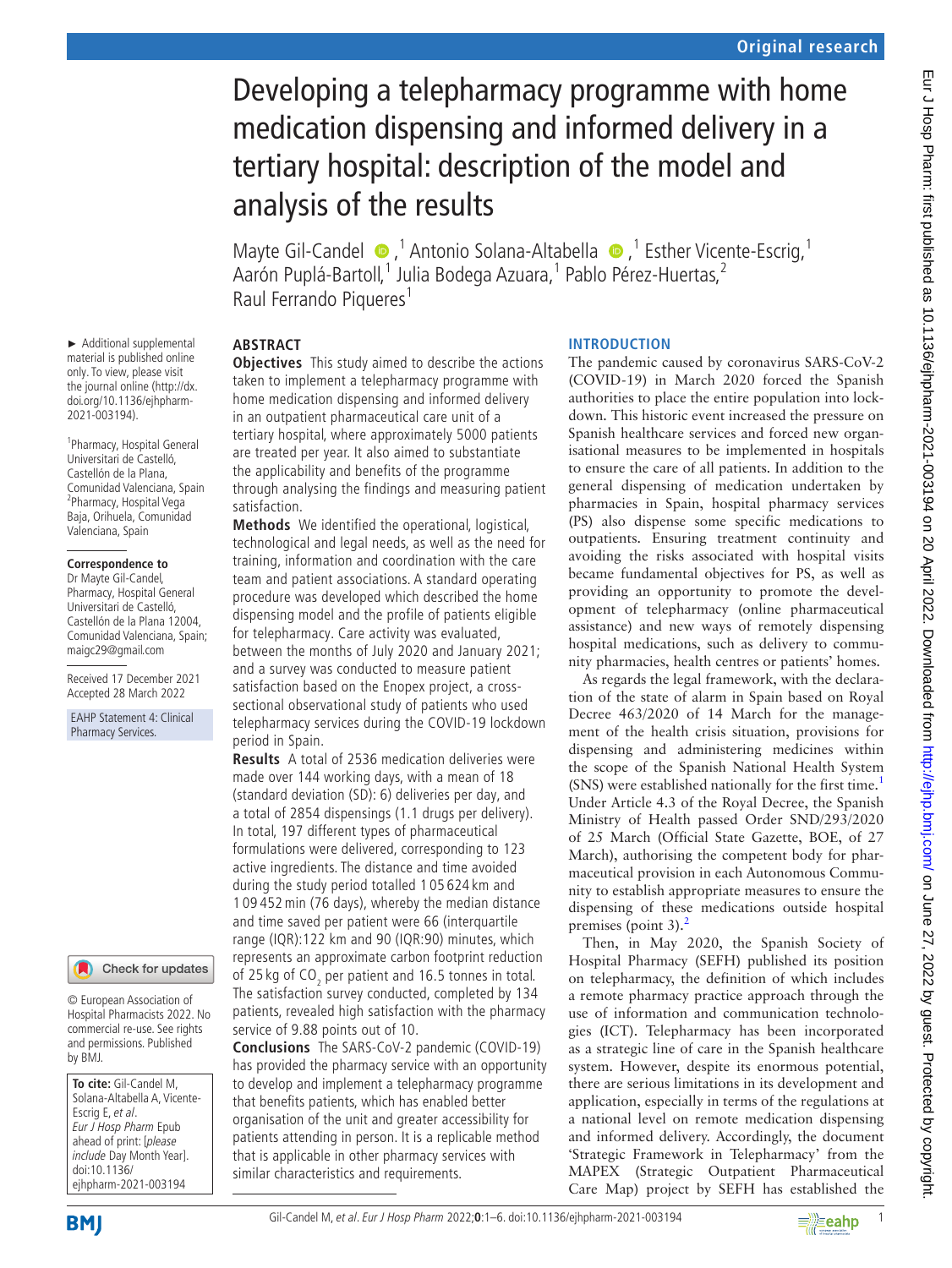## **Original research**

objectives and methodology for successful implementation in the different  $PS.$ <sup>3</sup> This document also outlines the strengths of telepharmacy, as well as its limitations: risk of excluding certain patient profiles, guarantee of confidentiality and data protection, and coordination and alignment problems with other healthcare professionals. Therefore, equal access must be guaranteed by avoiding discrimination against patients on the basis of pathologies, age or socio-economic circumstances; by ensuring remote assistance through an adequate legal framework; and by carrying out educational work in search of synergies between patient associations, public administrations and other healthcare professionals.

This study aims to describe the actions taken to implement a telepharmacy programme with home medication dispensing and informed delivery in an outpatient pharmaceutical care unit (OPCU) of a tertiary hospital, where approximately 5000 patients are treated per year. It also aims to substantiate the applicability and benefits of the programme by analysing the findings and measuring patient satisfaction.

#### **METHODS**

#### **Literature search methodology**

References were searched using the terms "Telepharmacy", "Telemedicine", "Home delivery" and "Hospital pharmacy" to select successful experiences, to design a pharmaceutical care model on-site/distance with dispensing and delivery of medicines from a distance. The PubMed database was searched without restrictions; in addition, the reference lists of important studies and reviews were hand searched. Available abstracts and oral communications from the conferences of the European Journal of Hospital Pharmacy (EJHP) were also reviewed. $4-6$  Recommendations from different scientific societies were included.<sup>378</sup>

#### **Description of the home delivery programme**

#### Operational and logistical elements

A standard operating procedure (SOP) was developed, which was approved by the centre's management. The need for human resources was defined. The physical spaces required to ensure proper remote pharmaceutical care, as well as for medication preparation and storage, were determined. The time at which the patient would receive in-person care was defined. The different actions carried out were recorded in the patient's clinical history.

The periodicity of deliveries was determined, as well as the location, based on the requirements established by the logistics provider. A workflow adapted to the care environment was drawn up based on this analysis for telematic patient care ([figure](#page-1-0) 1).

Incidents identified in the process by the logistics operator were communicated to the responsible pharmacist by telephone at the time. In the same way, the patient contacted the PS if an issue occurred.

In light of the pandemic situation, a patient home delivery model was chosen. Transport services were provided by an external provider. This transport model was determined by the financing model, which was chosen by the hospital centre's management.

#### Technological aspects

Patients were contacted by telephone as it was the most widely installed means used by all patients.

A Microsoft Access 2010 database was created in the PS for recording and planning hospital medication deliveries, as well as for scheduling the pharmacotherapeutic follow-up. The



<span id="page-1-0"></span>**Figure 1** Workflow for medication dispensing and informed delivery for telepharmacy assistance. PS: pharmacy service; SMS: short message service/ text.

programme included patient data: name, age, sex, address, telephone number, Spanish Population Information System (SIP) number, medication and dosage regimen. A master drug list was included alongside an appointment schedule that enabled the units being dispensed to be calculated and successive medication deliveries to be planned. In addition, this application made it possible to record incidents and extract activity indicators, as well as information on the profile of the patients (demographic data, type of medication, distance to the hospital) and the characteristics of the deliveries (thermolability). These data and the Google Maps application were used to estimate the distance and mean time between the locality of each patient and the hospital PS if they had travelled in their own vehicle.

#### Training, information and coordination with the care team and patient associations

Training sessions were held for PS staff. Information on the telepharmacy programme was disseminated through different communication channels, such as the corporate website, social media (Twitter) and conventional media (television, radio and newspapers), as well as to prescribing doctors and the Patient Association of Multiple Sclerosis (AEMC) of the hospital area. Prior to the inclusion of the programme, the pharmacist trained the patient during a pharmaceutical care consultation. A leaflet was prepared to inform patients about telepharmacy, how it works and the technological requirements, as well as the programme inclusion criteria ([online supplemental 1](https://dx.doi.org/10.1136/ejhpharm-2021-003194)).

### **Description of the study**

To verify the model's usability and implementation, an observational, prospective and descriptive study was undertaken, which included the patients treated by this remote model between the months of July 2020 and January 2021.

### Patient profile

The following inclusion criteria were considered: the chronicity of treatments (>6 months), adherence (an adherent patient was considered: adherence >80% in the last 6 months, measured by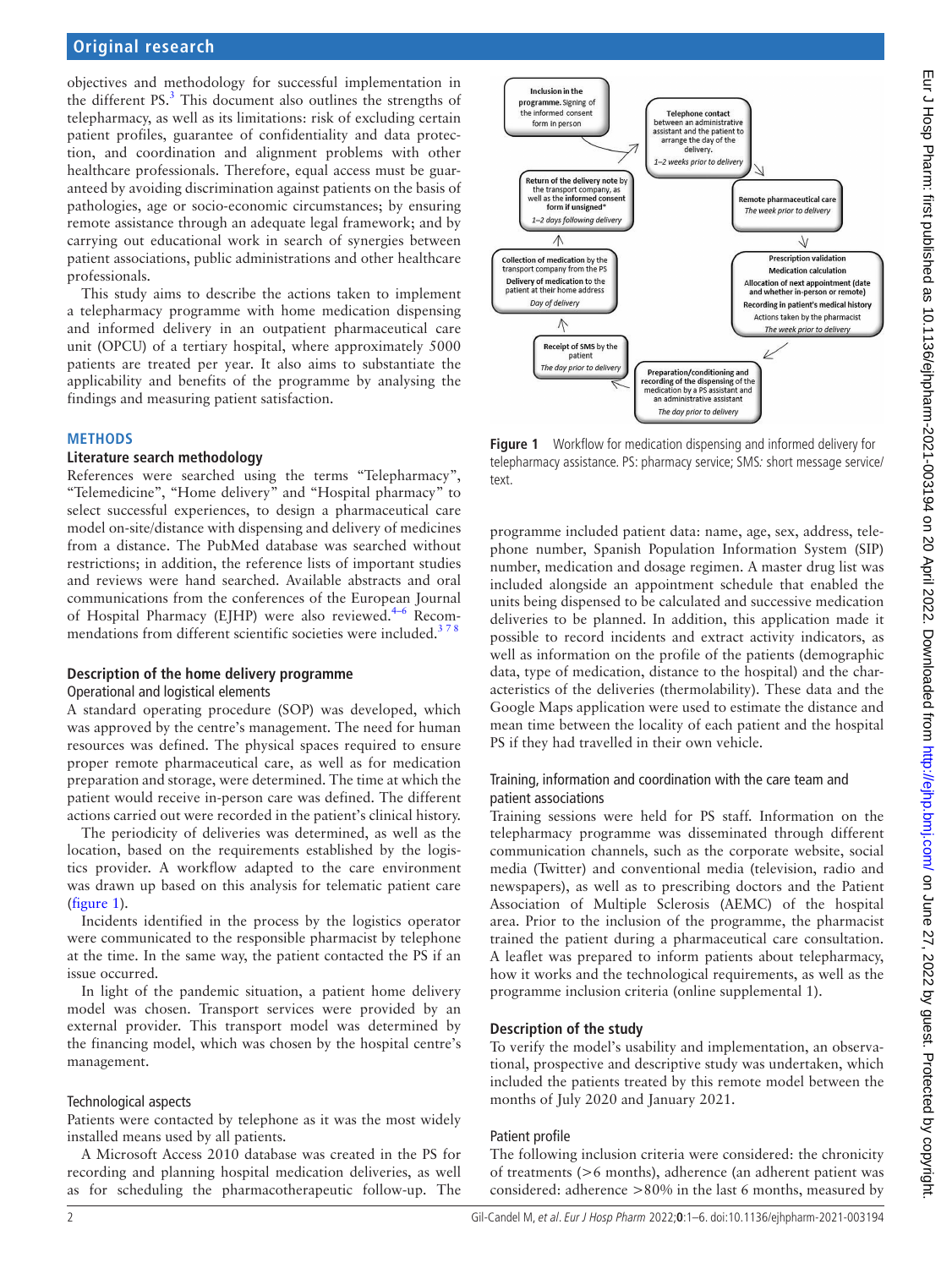Eur J Hosp Pharm: first published as 10.1136/ejhpharm-2021-003194 on 20 April 2022. Downloaded from http://ejhp.bmj.com/ on June 27, 2022 by guest. Protected by copyright Eur J Hosp Pharm: first published as 10.1136/ejhpharm-2021-003194 on 20 April 2022. Downloaded from frup://ejhp.bmj.com/ on June 27, 2022 by guest. Protected by copyright.

the dispensing record), as well as the proper understanding of the information on the telepharmacy programme and signing an informed consent form.

Based on the human and economic resources available, at the beginning of the project, priority was given to older patients (>65 years), distance to the hospital centre (patients not residing in the hospital's municipality), disability or dependency. Neither pathology nor medication were taken into consideration. Likewise, exclusion criteria were established: non-compliance with remote consultations, not being at home to receive the medication and individualised master formulas.

#### Assessment of patient satisfaction

To assess patient satisfaction, a telephone survey was conducted in January 2021 which included 134 randomly selected patients. The survey was carried out when contacting the patient to arrange for a new medication delivery. The survey was based on the Enopex questionnaire.<sup>9</sup>

#### Legal aspects

The study was approved by the local Clinical Research Ethics Committee, in accordance with the principles of the Declaration of Helsinki. All patients with inclusion criteria who agreed to take part in the telepharmacy programme were required to sign an informed consent form authorising the use of their personal data, both for remote care and for medication dispensing and informed delivery. This consent form was drafted by the PS and endorsed by the hospital's legal department. This document was digitised and included in each patient's medical record.

The confidentiality of the treatment was guaranteed at every stage of the process, in compliance with Spanish Organic Law 3/2018 of 5 December on the Protection of Personal Data and Guarantee of Digital Rights.

### Statistical analysis

Quantitative variables were expressed as mean and SD when they followed a normal distribution, and if not, median and interquartile range (IQR) were used. Categorical variables were shown with frequency and percentage. Statistical analysis was performed using Stata 14.2 software.

#### **RESULTS**

Of the 91 citations obtained from PubMed, 19 fulfilled were included and four citations were hand searched.

One pharmacist, one administrative assistant and one pharmacy assistant was established as telepharmacy personnel. Pharmaceutical care (face to face and telepharmacy) was done in the pharmacist's office and medication preparation and storage at the OPCU store. A remote appointment schedule was created. The time at which the patient would receive in-person care coincided with their in-person medical consultation at the same hospital centre. Daily deliveries were set up based on the healthcare area.

The workflow defined was the following: 1–2 weeks before delivery an administrative assistant contacts the patient by telephone to arrange the day of the delivery. Next, the pharmacist does remote pharmaceutical care (resolves any doubts about the medication, identifies potential interactions, etc.) and validates the prescription and drug delivery. One day before the delivery, a PS assistant and an administrative assistant prepare and record the dispensing of the medication and an automatic short messaging service or text (SMS) is sent to the patient as a reminder. Finally, the transport company collects and delivers

<span id="page-2-0"></span>**Table 1** Delivery information according to patient characteristics, destination locality and medication type

|                          | <b>Total</b><br>$(n=912)$ |
|--------------------------|---------------------------|
| Sex, n (%)               |                           |
| Female                   | 472 (52)                  |
| Age, n (%)               |                           |
| $<$ 65 years             | 470 (52)                  |
| $\geq 65$ years          | 442 (48)                  |
| Inclusion request, n (%) |                           |
| Pharmacist               | 773 (85)                  |
| Patient                  | 127 (14)                  |
| Doctor                   | 7(1)                      |
| Patient association      | 5(<1)                     |
| Locality, $n$ $(\%)$     |                           |
| Rest of municipalities   | 613 (67)                  |
| Hospital municipality    | 299 (33)                  |
| Deliveries, n (%)        | 2536                      |
| Thermolabile             | 1408 (56)                 |
| Room temperature         | 1128 (44)                 |

medication to the patient and returns the delivery note signed by the patient to the PS ([figure](#page-1-0) 1).

We created two documents: the first for medication preparation, which included Wepatient data, in addition to the medication, units and date of the next delivery. The second document detailed delivery destinations and was sent via email to the logistics provider.

Individualised magistral formulas were excluded from the service due to the complexity of their preparation and the close clinical follow-up required. Both proper medicine storage and confidentiality were ensured throughout the process. To this end, medicines requiring storage at room temperature were packaged in opaque white envelopes, and thermolabile drugs, in opaque white insulated bags. Labels were designed for medicine identification which included the minimum patient information required for delivery. Furthermore, delivery notes were signed by the patients and returned to the PS by the logistics provider.

During the period described, 912 patients received the home delivery service, of which 472 (52%) were women, with a mean age of 63 years (SD: 17) ([table](#page-2-0) 1).

A total of 2536 deliveries were made over 144 working days, with a mean of 18 (SD: 6) deliveries per day, and a total of 2854 dispensings (1.1 drugs per delivery) ([figure](#page-2-1) 2).



<span id="page-2-1"></span>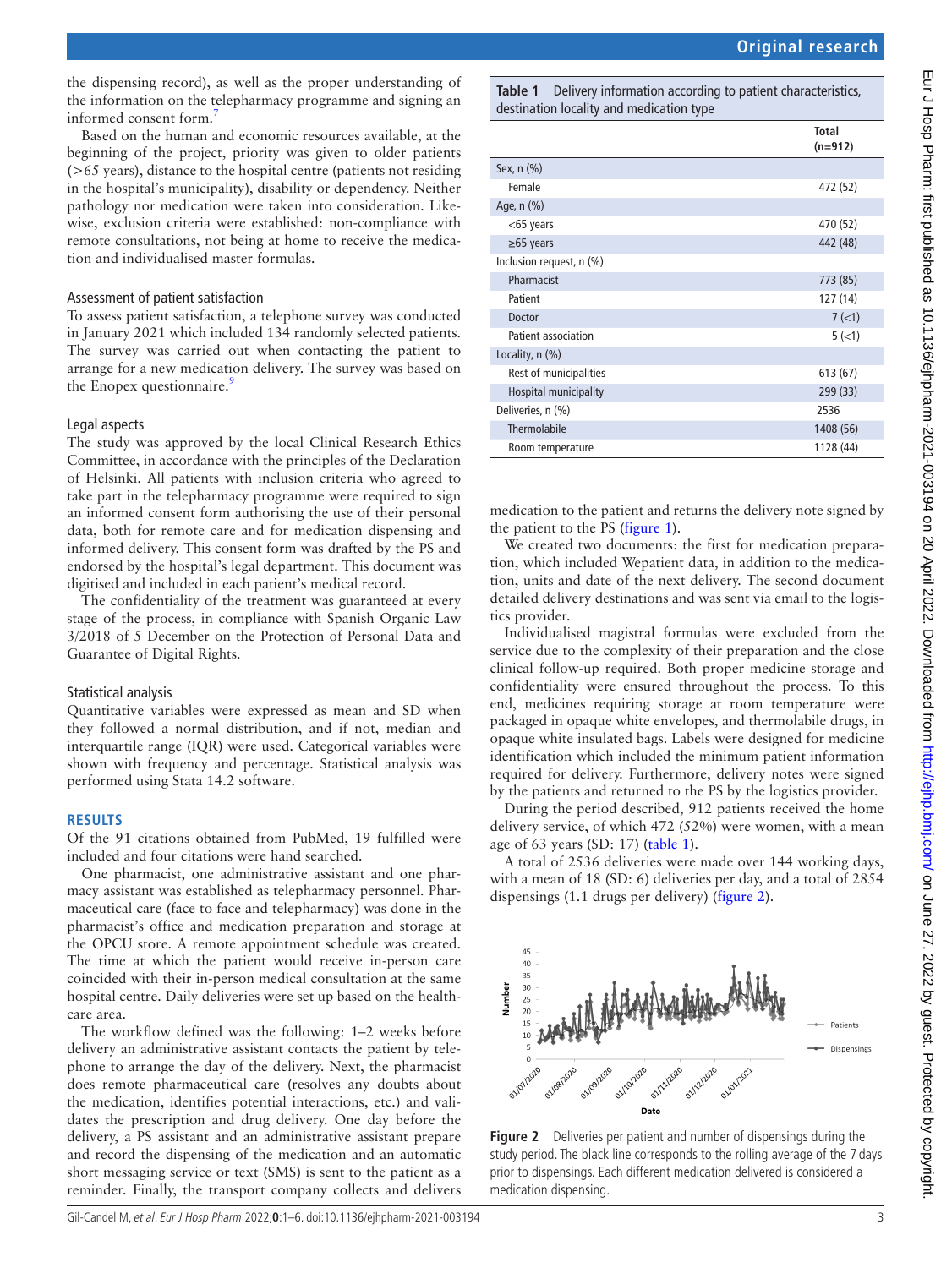

<span id="page-3-0"></span>**Figure 3** Distribution of dispensed medications per Anatomical Therapeutic Chemical (ATC) classification.

According to the Anatomical Therapeutic Chemical (ATC) classification, the highest percentage of dispensed drugs belonged to group L (antineoplastic and immunomodulating agents), followed by group J (general antiinfectives for systemic use) and group B (blood and blood forming organs) [\(figure](#page-3-0) 3). In total, 197 different types of pharmaceutical formulations, with 123 different active ingredients, were delivered.

Of the total number of patients, 613 (67%) resided in localities surrounding the hospital. The median distance (round trip) between the patient's residence and the hospital was 22km with a median time of 30min per patient, covering an interval between 10 and 244km, and 20 and 200min [\(table](#page-3-1) 2). The distance and time avoided during the study period totalled 105624km and 109452min (76 days), whereby the median distance and time per patient were 66 (IQR:122) km and 90 (IQR:90) minutes, resulting in an approximate reduction in  $CO<sub>2</sub>$  of 25 kg per patient and a total range of  $15.3-30.5$  tonnes.<sup>[10](#page-5-6)</sup>

During the programme, 24 incidents were reported, of which 12 were related to the patient's absence at the time of delivery, eight to the PS and four incidents were linked to the transport company. All incidents were resolved and represented an improvement in the work circuit. Half of the incidents were the result of the patient not being at home at the time of delivery, in these cases the patient's medication was returned to the PS

<span id="page-3-1"></span>

| <b>Table 2</b> Median time and distance between the place of residence<br>and the hospital pharmacy service according to Google Maps |                |               |                |  |  |
|--------------------------------------------------------------------------------------------------------------------------------------|----------------|---------------|----------------|--|--|
| Time (min)                                                                                                                           | Patients n (%) | Distance (km) | Patients n (%) |  |  |
| $(1 - 40)$                                                                                                                           | 636 (70)       | $(1 - 50)$    | 675 (74)       |  |  |
| $(41 - 80)$                                                                                                                          | 195 (21)       | $(51 - 100)$  | 171 (19)       |  |  |
| $(81 - 120)$                                                                                                                         | 53(6)          | $(101 - 150)$ | 36(4)          |  |  |
| $(121 - 160)$                                                                                                                        | 22(2)          | $(151 - 200)$ | 24(2)          |  |  |
| $(160 - 200)$                                                                                                                        | 6(1)           | $(200 - 250)$ | 6(1)           |  |  |
| min, minute.                                                                                                                         |                |               |                |  |  |

<span id="page-3-2"></span>**Table 3** Patient satisfaction questionnaire on home medication delivery

| <b>UCIIVEIV</b>                                                                                                                                                                            |            |           |  |  |
|--------------------------------------------------------------------------------------------------------------------------------------------------------------------------------------------|------------|-----------|--|--|
| Questions                                                                                                                                                                                  | Yes, n (%) | No, n (%) |  |  |
| Have you received the correct medication?                                                                                                                                                  | 134 (100)  | 0(0)      |  |  |
| Have you received your medication in proper conditions relating to                                                                                                                         |            |           |  |  |
| Temperature?                                                                                                                                                                               | 134 (100)  | 0(0)      |  |  |
| Packaging?                                                                                                                                                                                 | 134 (100)  | 0(0)      |  |  |
| Confidentiality?                                                                                                                                                                           | 134 (100)  | 0(0)      |  |  |
| Has avoiding a trip to the hospital increased your<br>comfort levels?                                                                                                                      | 134 (100)  | 0(0)      |  |  |
| What aspects would you improve?                                                                                                                                                            |            |           |  |  |
| A more specific delivery time                                                                                                                                                              | 28 (21)    | 106 (79)  |  |  |
| The quality of the transport company                                                                                                                                                       | 0(0)       | 134 (100) |  |  |
| Other                                                                                                                                                                                      | 5(4)       | 129 (96)  |  |  |
| <b>Qestions</b>                                                                                                                                                                            | Average    |           |  |  |
| Are you satisfied with the transport service? Rate on a<br>scale of 1 to 10, with one being totally dissatisfied and<br>10 being totally satisfied                                         | 9.75       |           |  |  |
| What is your opinion of the pharmacy service in terms<br>of home medication delivery? Rate on a scale of 1 to 10,<br>with one being totally dissatisfied and 10 being totally<br>satisfied | 9.88       |           |  |  |

and the patients attended in person and were excluded from the programme. The delivery incident rate was 0.9%.

The satisfaction survey was conducted on a sample of 134 patients. The results described in [table](#page-3-2) 3 show patients' high acceptance of the home delivery service.

#### **DISCUSSION**

In Spain, telepharmacy has reduced the necessity for patients to travel to hospital centres during the COVID-19 pandemic, as well as ensuring treatment continuity with hospital-dispensed medication. In a survey of 185 Spanish public hospitals, 83.2% of PS did not include medication delivery as part of their remote pharmaceutical care service prior to the health crisis.<sup>[11](#page-5-7)</sup> The declaration of the state of alarm on 14 March 2020 presented PS with an opportunity to develop and implement new models of remote care and remote medication dispensing.<sup>12-15</sup>

Nevertheless, the telepharmacy experiences described are limited and include different dispensing and informed delivery models (community pharmacy or home).<sup>15–23</sup> Furthermore, most of them present descriptive results in small patient groups selected according to pathology,  $171824-26$  with certain drugs, such as thermolabile or narcotic drugs, excluded in many instances.<sup>113</sup> Moreover, the degree of implementation is heterogeneous; in the USA, for example, in a study carried out by the American Society of Health-System Pharmacists (ASHP) on pharmaceutical practice in hospital settings, only a quarter of the 265 hospitals surveyed performed telepharmacy.<sup>27</sup> These data reveal the huge margin for improvement presented by this pharmaceutical care model.<sup>[28](#page-5-12)</sup>

In the hospital PS where this study was conducted, around 4700 patients were treated during 2020. There was a total of 26000 dispensings. Therefore, approximately one fifth of the patients treated were able to benefit from telepharmacy during the study period. Likewise, the programme has made it possible to reduce in-person healthcare activity and reorganise workflows and agendas. The findings indicate that an average of 20 medications were delivered per day, the majority of which were drugs belonging to the groups of antineoplastic and immunomodulating agents, anti-infectives for systemic use, and blood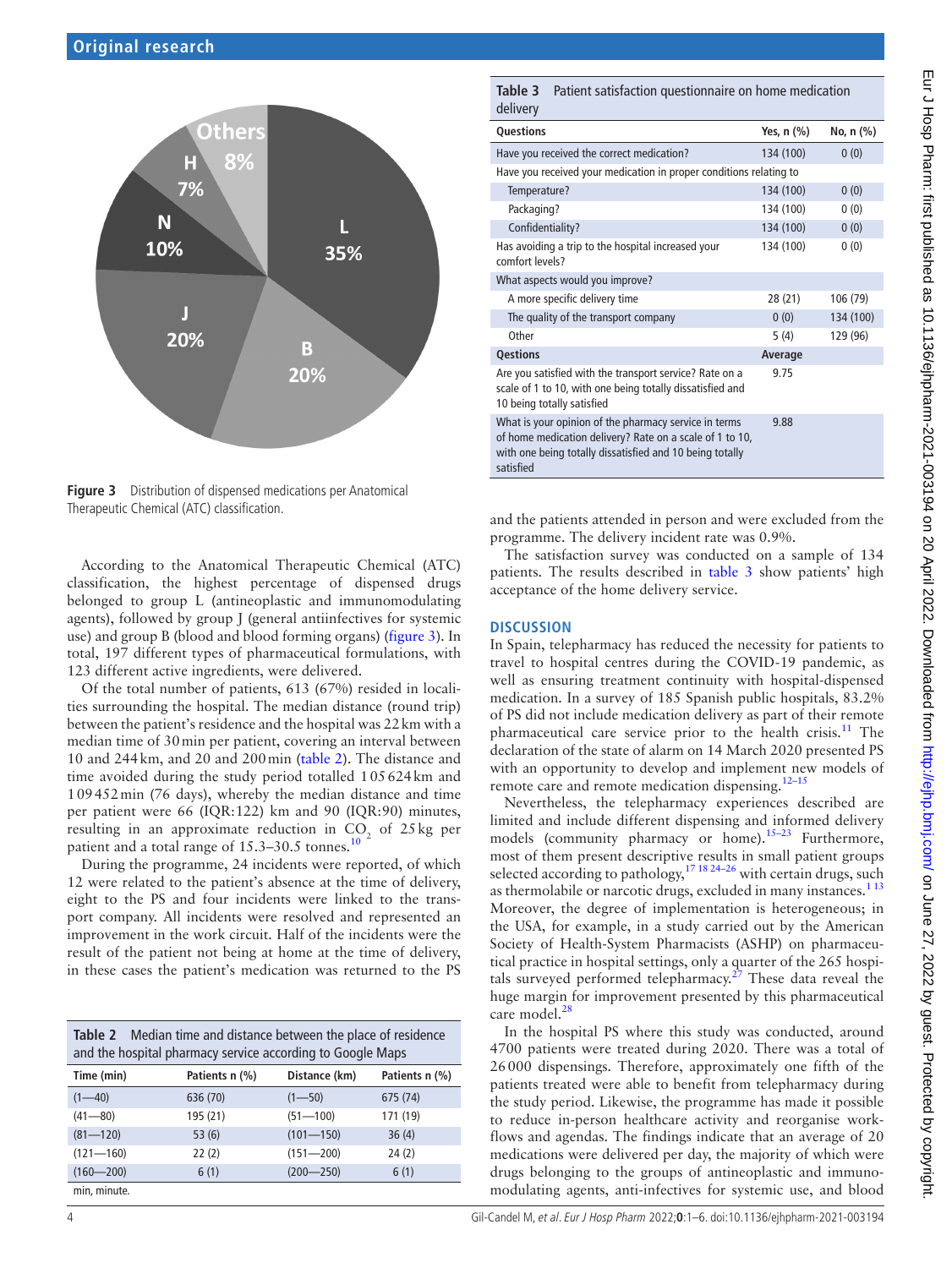and haematopoietic organs. This same profile of medication dispensed is seen in other studies, such as Zozaya *et al,* [13](#page-5-13) in which antineoplastic agents and immunomodulators accounted for two-thirds of the medication, this is also seen in a study by Peláez et al.<sup>[15](#page-5-9)</sup>

In light of the urgency of implementation and the novelty of the project, the PS primarily selected the patients to be included in the programme due to the exceptional circumstances of the pandemic and patients' and doctors' lack of knowledge about the service. Indeed, 67% of patients included did not reside in the same municipality as the hospital centre; the potential benefit was considered due to certain patients not having their own vehicle, or because no public transport with an adequate frequency was available, or the cost of transportation was not affordable for the patient. In this regard, we can highlight how the model reduces the carbon footprint by lowering the number of trips to the hospital. It also saves time for patients, which provides them with a better work-life balance, and therefore leads to improved quality of life, together with economic savings both directly, through avoiding travelling expenses, and indirectly, through the time spent travelling and loss of labour productivity. Other studies corroborate these benefits; in this way, Zozaya *et al* estimate that a total of 1939 shipments in 2months had avoided trips associated with a total saved time of 1374hours and had saved the patient a total of  $\epsilon$ 23,309, including the costs of avoided trips and avoided productivity losses.<sup>[13](#page-5-13)</sup>

In the study period, 24 incidents with the delivery service were recorded, half of them occurred because the patient was not at home. This highlights one of the limitations of the home delivery model. Most of the published studies do not describe the incidents that occurred. However, Peláez *et al* identified 10 incidents related to no drug delivery, dosing error, wrong or unnecessary drug, wrong formulation or wrong patient. All of these incidents were resolved, as in our study. $15$ 

The use of telephones for patient contact is a safe system that most patients prefer to videoconferencing, $29$  therefore the majority of studies use this tool to contact patients.[13 15](#page-5-13) The main problem in the study is the ability to guarantee confidentiality during shipment. This is related to pathologies with greater social stigma (HIV and disabling diseases such as multiple sclerosis or amyotrophic lateral sclerosis). In our study, two of the recorded incidents were related to the non-confidential delivery of medication. To improve this aspect, an additional question was added in the initial patient interview regarding the person authorised to receive the shipment.

This study is one of the first to describe a telepharmacy model with direct home delivery of hospital medication and to offer an analysis of the long-term model, in addition to including chronic patients without discrimination on the basis of pathology or medication. Currently, there are studies limited to the first months of the pandemic that proved the viability of telepharmacy;<sup>[5 6 11–16](#page-5-15)</sup> however, they do not specify whether this service continued after this period. In the study hospital, however, the service is currently available to all patients likely to benefit from the process, in line with the principle of equity.

In the same way, this analysis shows the potential benefit that telepharmacy with home medication dispensing and delivery presents in terms of patient satisfaction, similar to that of other published studies such as Peláez *et al*, [15](#page-5-9) which shows an overall average of satisfaction of 9.83 on a 10-point scale, Margusino-Framiñán *et al* report a score of 9.7.[14](#page-5-16) In our study, avoiding travel to the hospital was the aspect patients valued most, as reported by Álvarez *et al*, [12](#page-5-8) while

the main inconvenience reported by 21% of our patients was not having a fixed delivery slot. In relation to the referenced OPCU, implementing the model has made it possible to reduce the in-person care burden and to reorganise work flows more efficiently.

However, this study has certain limitations. First, inorder to estimate the distance and the mean time saved between each patient's locality and the hospital, the authors assume patients travel to the PS in their own vehicles, other modes of travel such as public transportation are not considered. Second, the satisfaction survey was conducted over the telephone by PS staff, preventing the anonymisation of patients, which could generate a bias when reporting negative aspects. Finally, the remote pharmaceutical care given to these patients was not monitored, which would have enabled the impact of telepharmacy on aspects such as improving adherence, detecting adverse reactions and incorrect administration of medications to be analysed. It would be interesting to conduct long-term studies to determine telepharmacy's potential in these pharmaceutical care units in hospital PS.

It is clear that the health crisis caused by the pandemic has been the ideal time for PS to implement different models of telepharmacy and remote medication delivery. The benefits for both professionals and patients are also apparent, giving rise to an essential service that is in demand. However, different informed delivery models for hospital medication have been developed (in community pharmacies, health centres or at the patient's home), $12-14$  17 18 and therefore the most appropriate model for each patient has yet to be defined, as well as for the health system in terms of efficiency. In this sense, more long-term studies are needed that evaluate the impact of these programmes on patients and analyse the associated costs. Furthermore, it would be helpful to stratify the potential beneficiaries of these programmes.

### **Conclusion**

The COVID-19 pandemic has provided the PS with an opportunity to develop and implement a telepharmacy programme with home medication dispensing and informed delivery with worthwhile patient benefits, which has enabled better organisation of the OPCU and greater accessibility for patients

### **Key messages**

#### **What is already known on this topic**

- ► The disruption caused by the COVID-19 pandemic has accelerated the drawing up of a legal framework allowing the implementation of telepharmacy and has favoured the development of different models of telepharmacy and remote medication dispensing in hospital pharmacy services.
- ► New technologies allow remote patient care with hospital medication.

#### **What this study adds**

► Patient satisfaction with telepharmacy shows the high acceptance of this new model and the need to develop new patient care systems adapted to current circumstances and needs.

### **How this study might affect research, practice or policy**

 $\blacktriangleright$  This study benefits health professionals because it provides a replicable method to implement telepharmacy in hospitals beyond the COVID-19 pandemic.